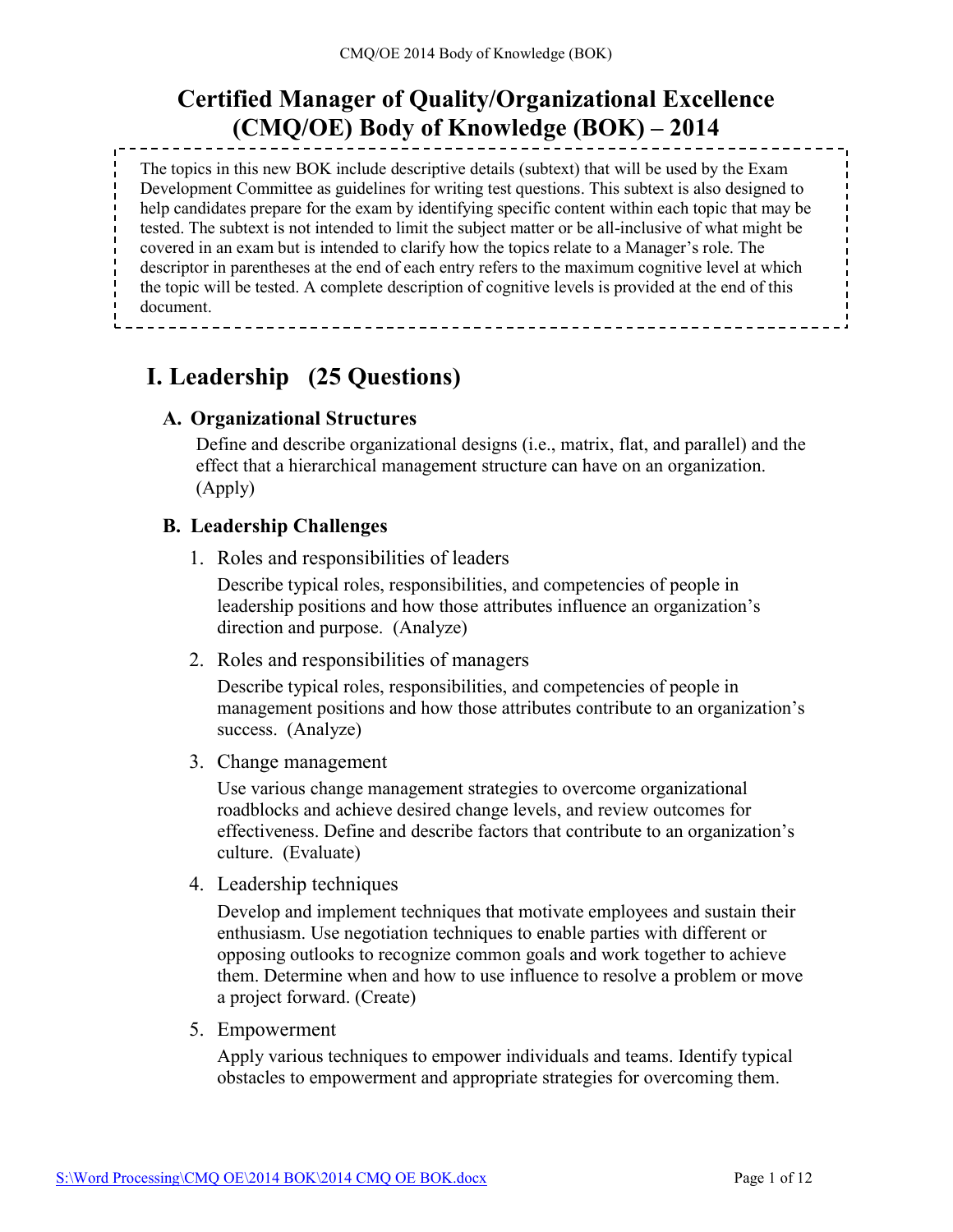Describe and distinguish between job enrichment and job enlargement, job design and job tasks. (Apply)

#### **C. Teams and Team Processes**

1. Types of teams

Identify different types of teams and their purpose, including process improvement, self-managed, temporary or ad hoc (special project), and work groups or workcells. (Understand)

2. Stages of team development

Define and describe the classic stages of team development: forming, storming, norming, performing. (Apply)

3. Team-building techniques

Apply basic team-building steps such as using ice-breaker activities to enhance team introductions and membership, developing a common vision and agreement on team objectives, identifying and assigning specific roles on the team. (Apply)

4. Team roles and responsibilities

Define and describe typical roles related to team support and effectiveness such as facilitator, leader, process owner, champion, project manager, and contributor. Describe member and leader responsibilities with regard to group dynamics, including keeping the team on task, recognizing hidden agendas, handling disruptive behavior, and resolving conflict. (Analyze)

5. Team performance and evaluation

Evaluate team performance in relation to established metrics to meet goals and objectives. Determine when and how to reward teams and celebrate their success. (Evaluate)

### **D. ASQ Code of Ethics**

Identify and apply behaviors and actions that comply with this code. (Apply)

# **II. Strategic Plan Development and Deployment (18 Questions)**

#### **A. Strategic Planning Models**

Define, describe, and use basic elements of strategic planning models, including how mission, vision, and values as guiding principles relate to the plan. (Apply)

#### **B. Business Environment Analysis**

1. SWOT analysis

Analyze an organization's strengths, weaknesses, opportunities, and threats, and develop and prioritize actions to take in response to that analysis. Identify and analyze risk factors that can influence strategic plans (Analyze)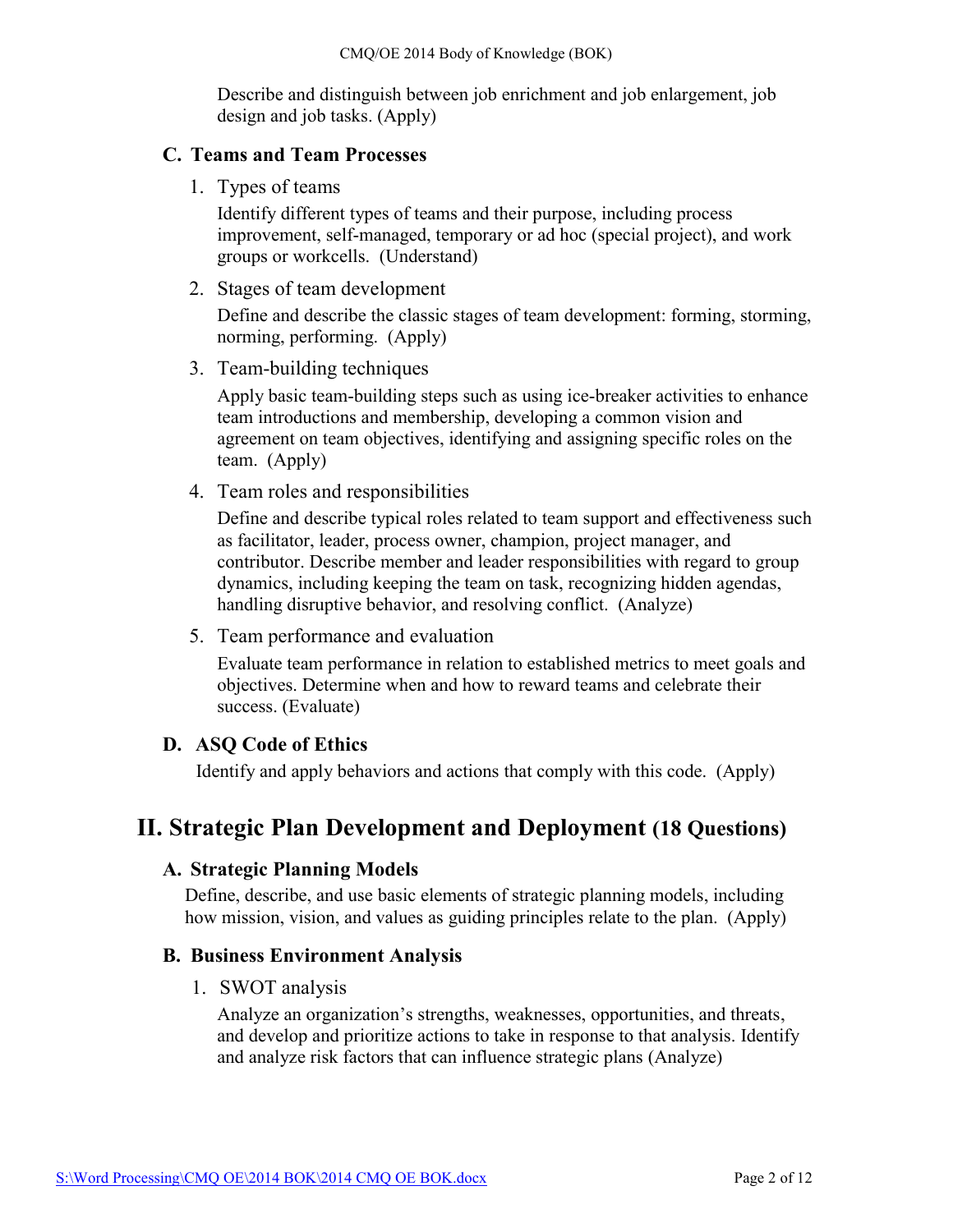2. Market forces

Define and describe various forces that drive strategic plans, including existing competition, the entry of new competitors, rivalry among competitors, the threat of substitutes, bargaining power of buyers and suppliers, current economic conditions, and how well the organization is positioned for growth and changing customer expectations. (Apply)

3. Stakeholder analysis

Identify and differentiate various internal and external stakeholders, as well as their perspectives, needs, and objectives to ensure that the organization's strategic objectives are aligned with those of the stakeholders. (Analyze)

4. Technology

Describe how changes in technology can have long- and short-term influences on strategic planning. (Understand)

5. Internal capability analysis

Identify and describe the effects that influence an organization's internal capabilities: human resources, facilities capacity, and operational capabilities. Analyze these factors in relation to strategy formation. (Analyze)

6. Legal and regulatory factors

Define and describe how these factors can influence strategic plans. (Understand)

### **C. Strategic Plan Deployment**

1. Tactical plans

Identify basic characteristics of tactics: specific, measurable, attainable, relevant, time-specific, and linked to strategic objectives. Evaluate proposed plans to determine whether they meet these criteria. (Evaluate)

2. Resource allocation and deployment

Evaluate current resources to ensure they are available and deployed in support of strategic initiatives. Identify and eliminate administrative barriers to new initiatives. Ensure that all internal stakeholders understand the strategic plan and have the competencies and resources to carry out their responsibilities. (Evaluate)

3. Organizational performance measurement

Develop these measures and ensure that they are aligned with strategic goals, and use the measures to evaluate the organization against the strategic plan. (Evaluate)

4. Quality in strategic deployment

Support strategic plan deployment by applying continuous improvement and other quality initiatives to drive performance outcomes throughout the organization. (Create)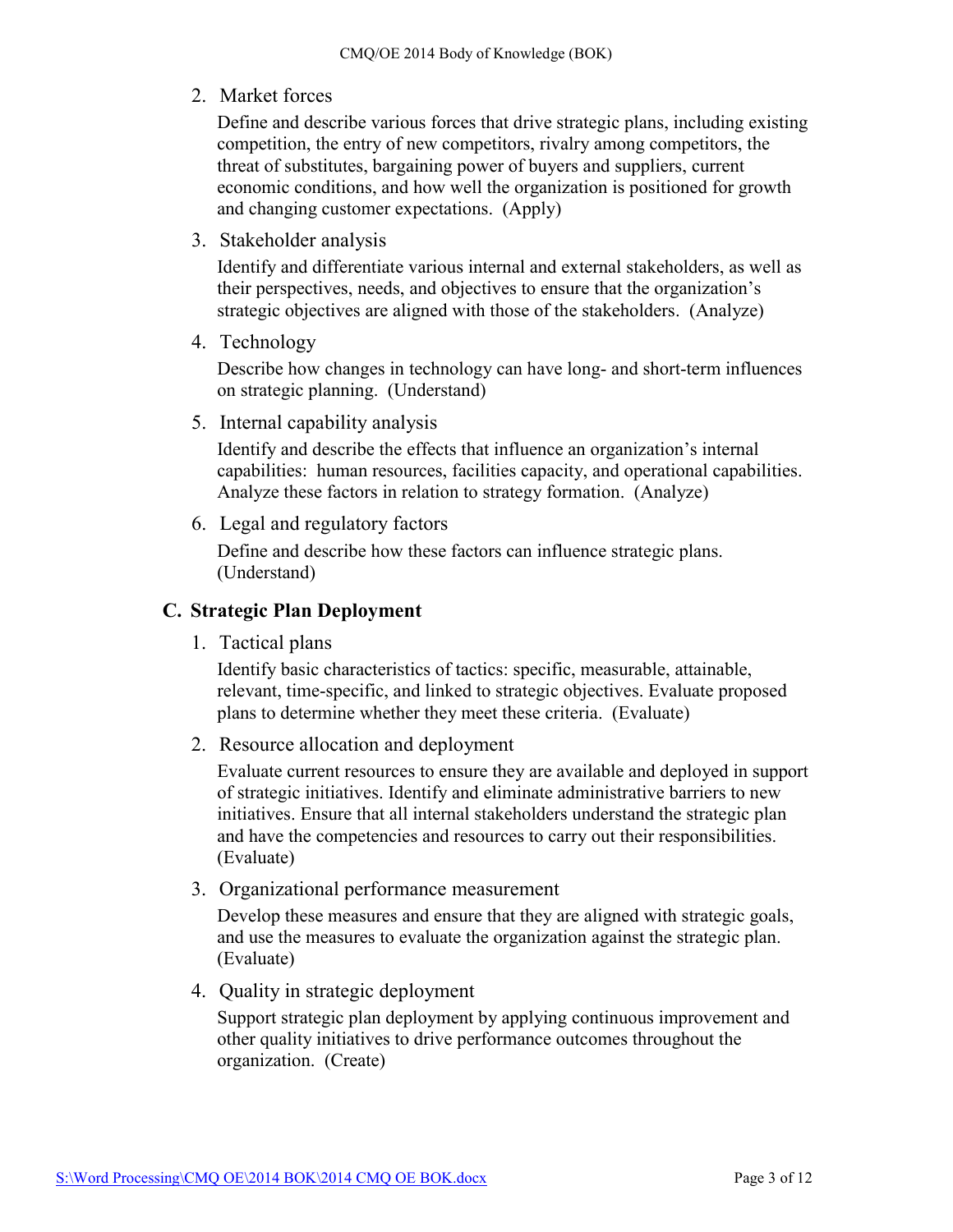# **III. Management Elements and Methods (30 Questions)**

### **A. Management Skills and Abilities**

1. Principles of management

Define and apply basic management principles such as planning, leading, delegating, controlling, organizing, and allocating resources. (Apply)

2. Management theories and styles

Define and describe management theories such as scientific, organizational, behavioral, learning, systems thinking, and situational complexity. Define and describe management styles such as autocratic, participative, transactional, transformational, management by fact, coaching, and contingency approach. Describe how management styles are influenced by an organization's size, industry sector, culture, and competitors. (Apply)

3. Interdependence of functional areas

Describe the interdependence of an organization's areas (human resources, engineering, sales, marketing, finance, research and development, purchasing, information technology, logistics, production, and service) and how those dependencies and relationships influence processes and outputs. (Understand)

4. Human resources (HR) management

Apply HR elements in support of ongoing professional development: setting goals and objectives, conducting performance evaluations, developing recognition programs, ensuring that succession plans are in place where appropriate. Develop quality-supportive responsibilities to include in job descriptions for positions throughout the organization. (Apply)

5. Financial management

Read, interpret, and use various finance tools including income statements, balance sheets, and product/service cost structures. Manage budgets and use the language of cost and profitability to communicate with senior management. Use potential return on investment (ROI), estimated return on assets (ROA), net present value (NPV), internal rate of return (IRR), and portfolio analysis to analyze project risk, feasibility, and priority. (Analyze)

6. Risk management

Identify the kinds of risk that can occur throughout the organization, from such diverse processes as scheduling, shipping/receiving, financials, production and operations, employee and user safety, regulatory compliance and changes. Describe and use risk control and mitigation methods: avoidance, reduction, prevention, segregation, and transfer. (Apply)

7. Knowledge management (KM)

Use KM techniques in identifying core competencies that create a culture and system for collecting and sharing implicit and explicit knowledge among workers, customers, competitors, and suppliers. Capture lessons learned and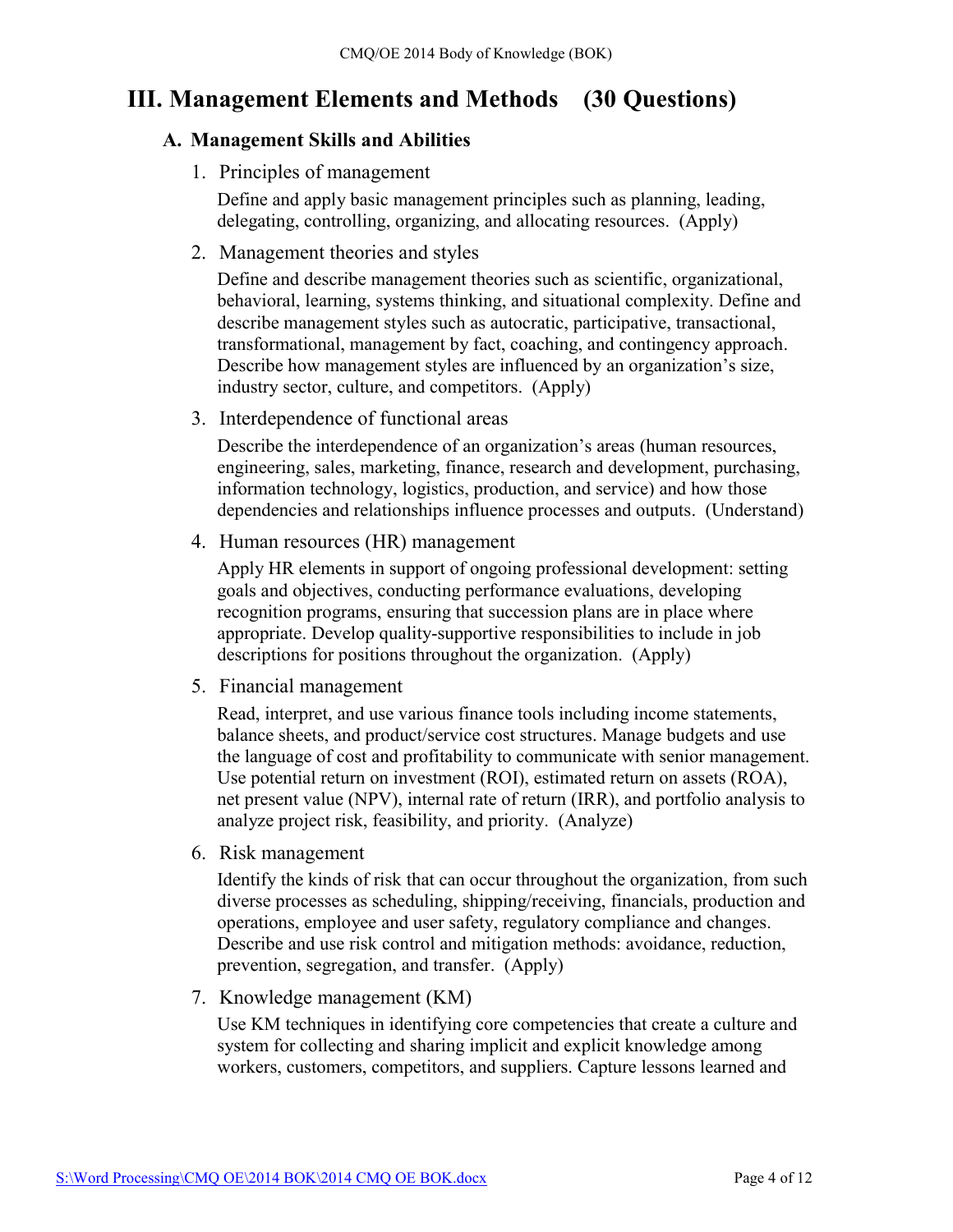apply them across the organization to promote best practices. Identify typical knowledge-sharing barriers and how to overcome them. (Apply)

#### **B. Communication Skills and Abilities**

1. Communication techniques

Define and apply various modes of communication used within organizations, such as, verbal, non-verbal, written and visual. Identify factors that can inhibit clear communication and describe ways of overcoming them. (Apply)

2. Interpersonal skills

Develop skills in empathy, tact, friendliness, and objectivity. Use open-minded and non-judgmental communication methods. Develop and use a clear writing style, active listening, and questioning and dialog techniques that support effective communication. (Apply)

3. Communications in a global economy

Identify key challenges of communicating across different time zones, cultures, languages, terminology, and business practices, and identify ways of overcoming them. (Understand)

4. Communications and technology

Identify how technology has affected communications, including improved information availability, its negative influence on interpersonal communications, and the new etiquette for e-communications. Use appropriate communication methods to deliver different kinds of messages in a variety of situations. (Apply)

### **C. Project Management**

1. Project management basics

Use project management methodology and ensure that each project is aligned with strategic objectives. Define the different phases of a project: initiation, planning, execution, monitoring and controlling, and closure. Recognize the importance of keeping the project on-time, and within budget. (Apply)

2. Project planning and estimation tools

Use tools such as risk assessment, benefit-cost analysis, critical path method (CPM), Gantt chart, PERT, and work breakdown structure (WBS) to plan projects and estimate related costs. (Apply)

3. Measure and monitor project activity

Use tools such as cost variance analysis, milestones, and actual vs. planned budgets to monitor project activity against project plan. (Evaluate)

4. Project documentation

Use written procedures and project summaries to document projects. (Apply)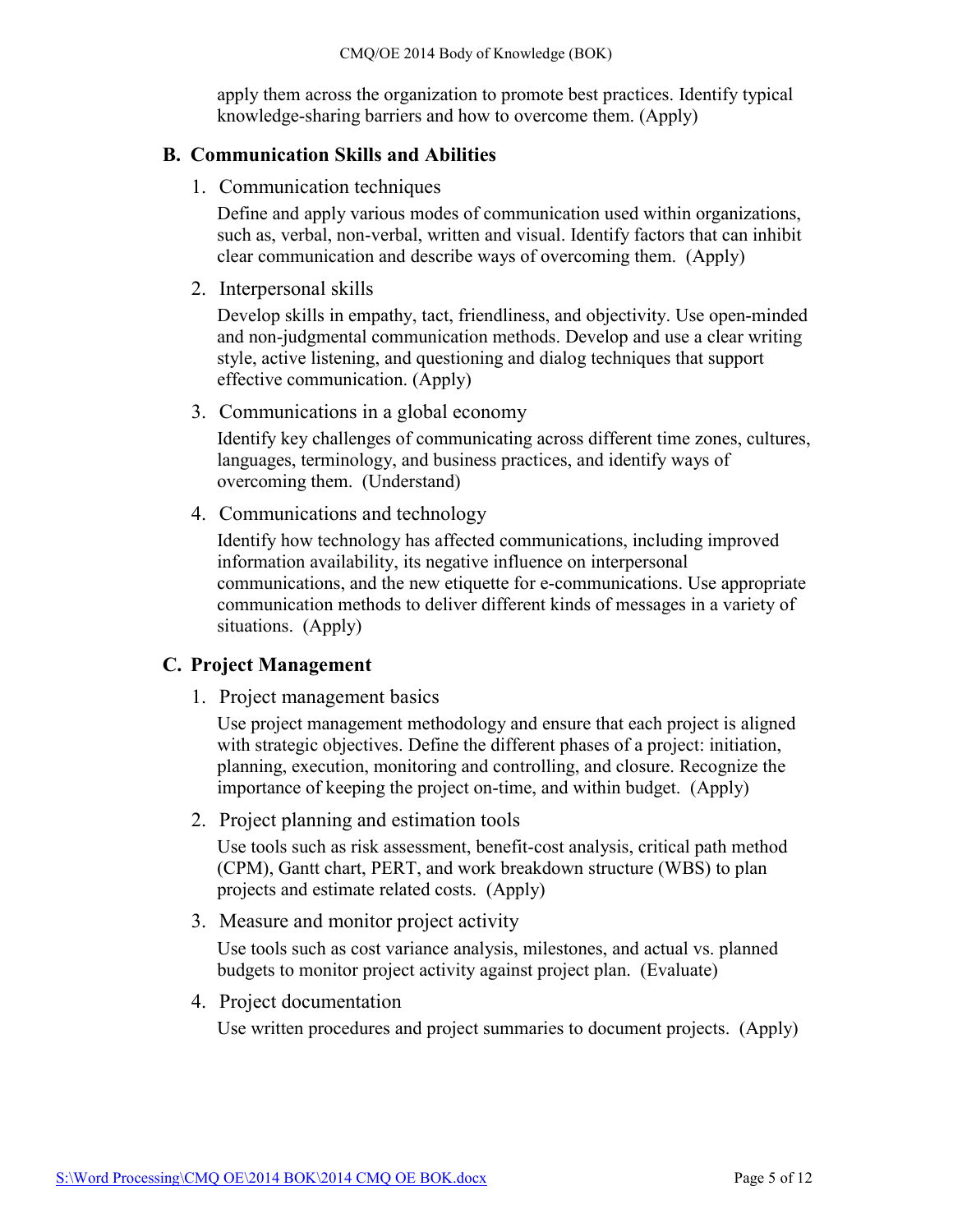## **D. Quality System**

1. Quality mission and policy

Develop and monitor the quality mission and policy and ensure that it is aligned with the organization's broader mission. (Create)

2. Quality planning, deployment, and documentation

Develop and deploy the quality plan and ensure that it is documented and accessible throughout the organization. (Create)

3. Quality system effectiveness

Evaluate the effectiveness of the quality system using various tools: balanced scorecard, internal audits, feedback from internal and external stakeholders, skip-level meetings, warranty data analytics, product traceability and recall reports, and management reviews. (Evaluate)

## **E. Quality Models and Theories**

1. Performance excellence models

Define and describe common elements and criteria of performance excellence models such as the Malcolm Baldrige National Quality Award (MBNQA), Excellence Canada, and the European Excellence Award (EFQM). Describe how their criteria are used as management models to improve processes at an organization level. (Understand)

2. ISO quality management standards

Define and describe how the ISO 9001 standards can be used to support quality management systems. (Understand)

3. Other quality methodologies

Describe and differentiate methods such as total quality management (TQM), continuous improvement, and benchmarking. (Apply)

4. Quality philosophies

Describe and apply basic methodologies and theories proposed by quality leaders such as Shewhart, Deming, Juran, Crosby, Feigenbaum, and Ishikawa. (Apply)

# **IV. Quality Management Tools (30 Questions)**

## **A. Problem-Solving Tools**

1. The seven classic quality tools

Select, interpret, and evaluate output from these tools: Pareto charts, cause and effect diagrams, flowcharts, control charts, check sheets, scatter diagrams, and histograms. (Evaluate)

2. Basic management and planning tools

Select, interpret, and evaluate output from these tools: affinity diagrams, tree diagrams, process decision program charts (PDPCs), matrix diagrams,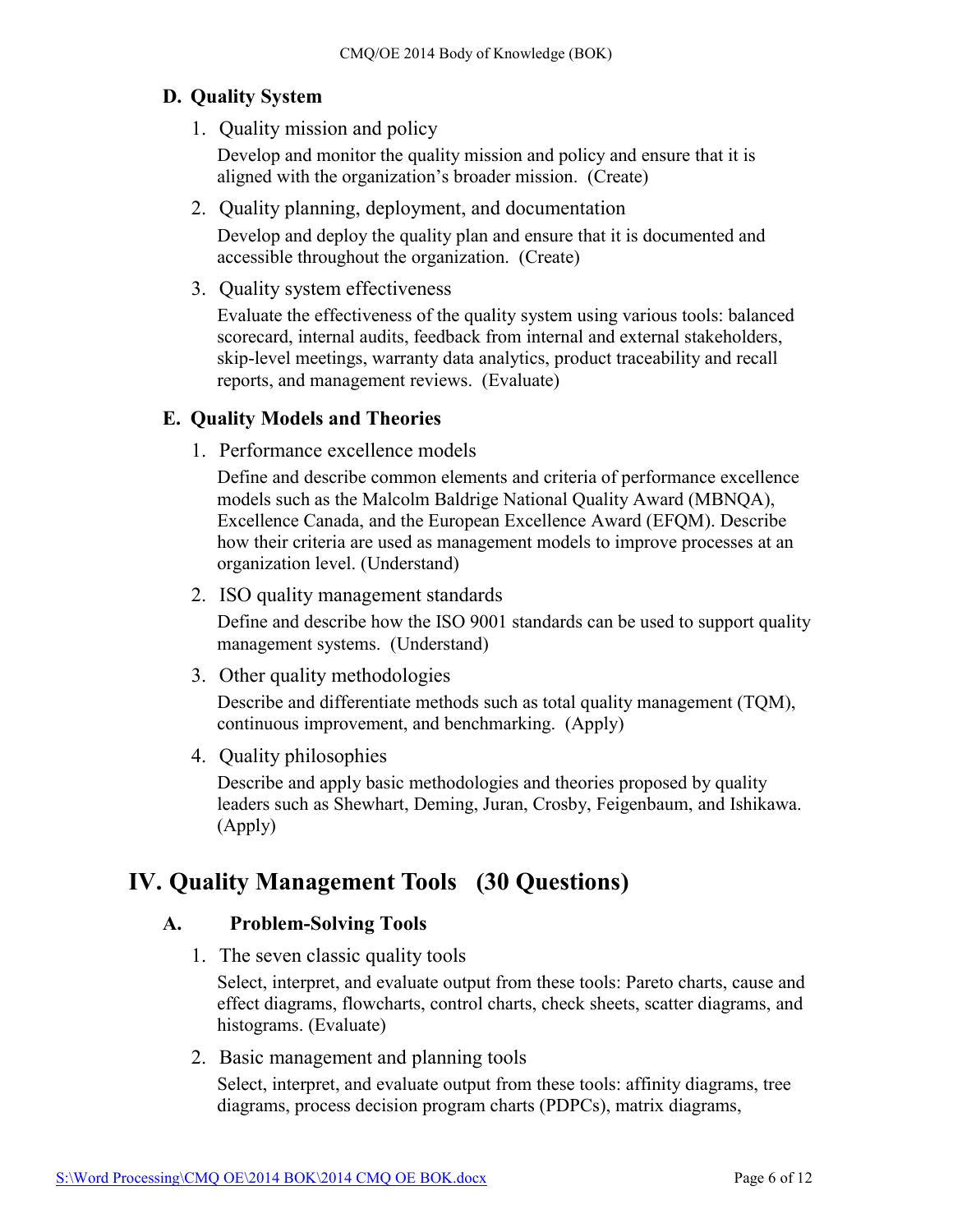prioritization matrices, interrelationship digraphs, and activity network diagrams. (Evaluate)

3. Process improvement tools

Select, interpret and apply tools such as root cause analysis, PDCA, six sigma DMAIC (define, measure, analyze, improve, control), and failure mode and effects analysis (FMEA). (Evaluate)

4. Innovation and creativity tools

Use various techniques and exercises for creative decision-making and problem-solving, including brainstorming, mind mapping, lateral thinking, critical thinking, the 5 whys, and design for six sigma (DFSS). (Apply)

5. Cost of quality (COQ)

Define and distinguish between prevention, appraisal, internal, and external failure cost categories and evaluate the impact that changes in one category will have on the others. (Evaluate)

## **B. Process Management**

1. Process goals

Describe how process goals are established, monitored, and measured and evaluate their impact on product or service quality. (Evaluate)

2. Process analysis

Use various tools to analyze a process and evaluate its effectiveness on the basis of procedures, work instructions, and other documents. Evaluate the process to identify and relieve bottlenecks, increase capacity, improve throughput, reduce cycle time, and eliminate waste. (Evaluate)

3. Lean tools

Identify and use lean tools such as cycle-time reduction, 5S, just-in-time (JIT), kanban, value stream mapping, single-minute exchange of die (SMED), pokeyoke, kaizen, and overall equipment effectiveness (OEE). (Apply)

4. Theory of constraints (TOC)

Define key concepts of TOC: systems as chains, local vs. system optimization, physical vs. policy constraints, undesirable effects vs. core problems, and solution deterioration. Classify constraints in terms of resources and expectations as defined by measures of throughput, inventory, and operating expense. (Understand)

## **C. Measurement: Assessment and Metrics**

1. Basic statistical use

Use techniques such as the goal-question-metric (GQM) model and others to identify when, what, and how to measure projects and processes. Describe how metrics and data gathering methods affect resources and vice-versa. (Apply)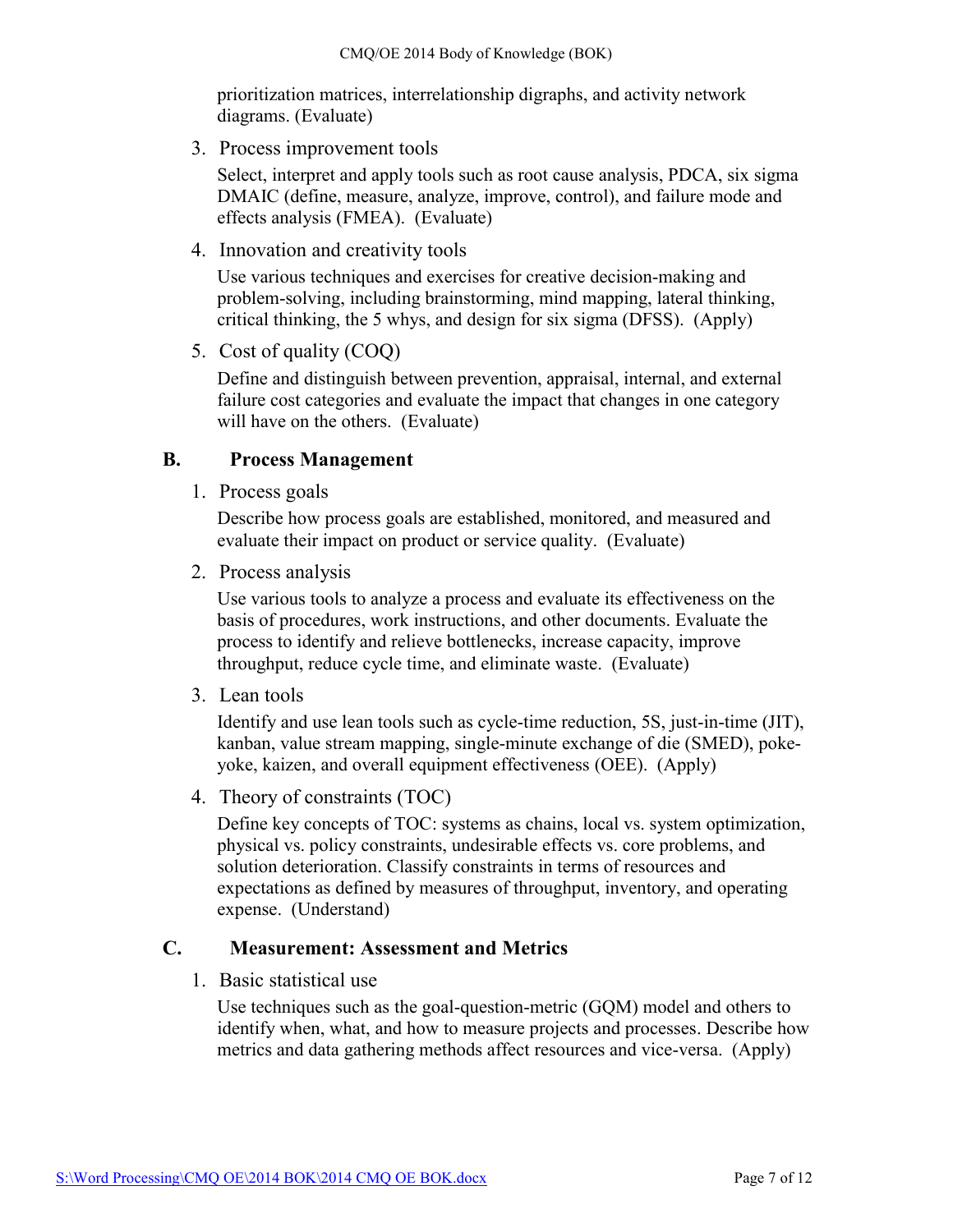2. Sampling

Define and describe basic sampling techniques such as random and stratified. Identify when and why sampling is an appropriate technique to use. (Understand)

3. Statistical analysis

Calculate basic statistics: measures of central tendency (mean, median, mode), and measures of dispersion (range, standard deviation, and variance). Identify basic distribution types (normal, bimodal, skewed) and evaluate run charts, statistical process control (SPC) reports, and other control charts to make databased decisions. (Evaluate)

4. Measurement systems analysis

Define basic measurement terms: accuracy, precision, bias, and linearity. Understand the difference between repeatability and reproducibility in gauge R&R studies. (Understand)

5. Trend and pattern analysis

Interpret graphs and charts to identify cyclical, seasonal, and environmental data trends. Evaluate control chart patterns to determine shifts and other trend indicators in a process. (Evaluate)

6. Process variation

Analyze data to distinguish between common and special cause variation. (Analyze)

7. Process capability

Recognize process capability ( $C_p$  and  $C_{pk}$ ) and performance indices ( $P_p$  and  $P_{pk}$ ). (Understand)

8. Reliability terminology

Define and describe basic reliability measures: mean time between failures (MTBF) and mean time to repair (MTTR). Understand the value of reliability for estimating the probability of being able to meet requirements or specifications, typically for a specific period of time. NOTE: Reliability calculations will not be tested. (Understand)

9. Qualitative assessment

Identify subjective measures such as verbatim comments from customers, observation records, and focus group output. Describe how they differ from objective measures, and determine when measurements should be captured in categories rather than numeric value. (Analyze)

# **V. Customer-Focused Organizations (17 Questions)**

### **A. Customer Identification and Segmentation**

1. Internal customers

Define and describe the impact an organization's treatment of internal customers will have on external customers. Develop methods for energizing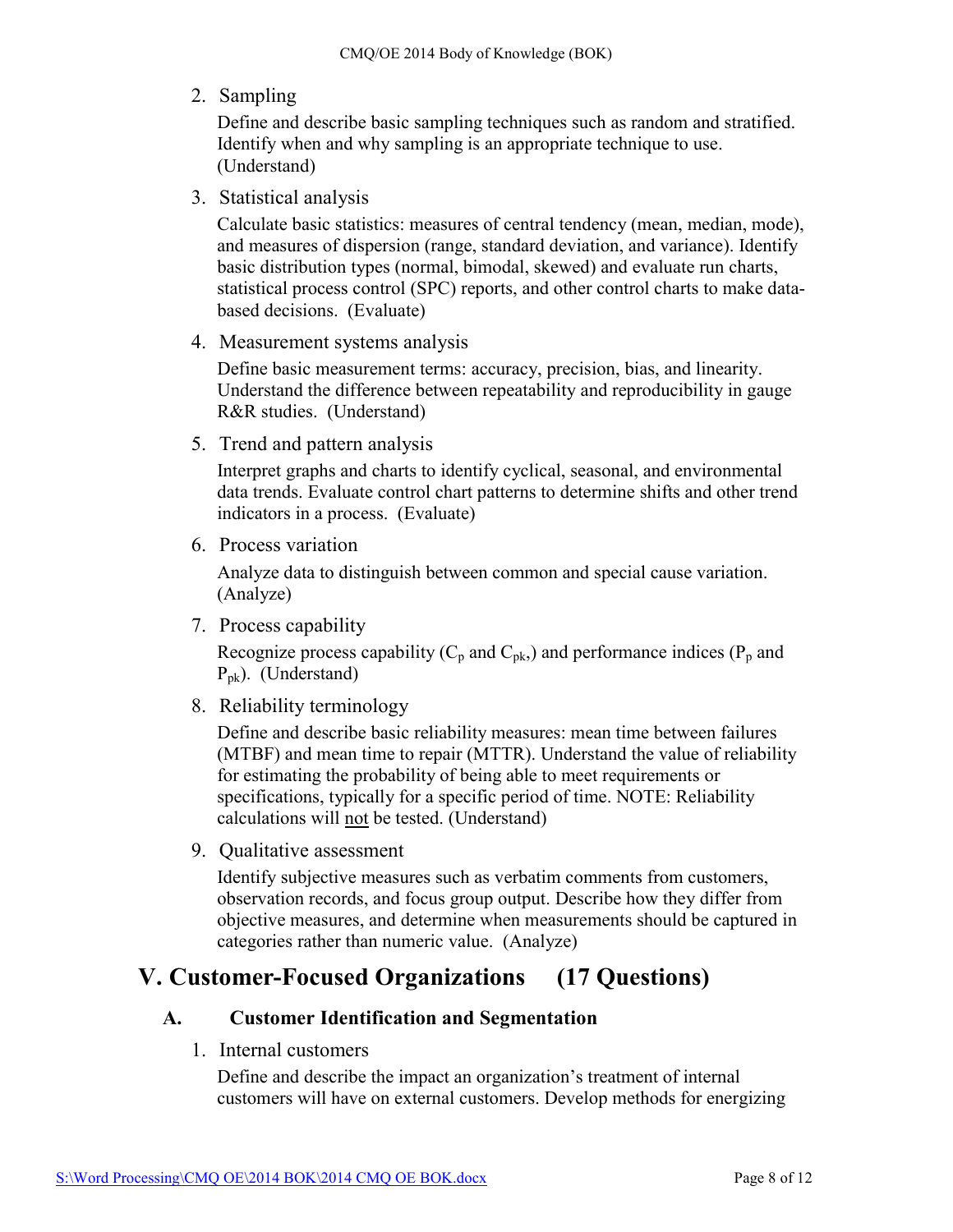internal customers to improve products, processes, and services and evaluate the results. (Evaluate)

2. External customers

Define external customers and describe their impact on products and services. Develop strategies for working with them and integrating their requirements and needs to improve products, services, and processes. (Evaluate)

3. Customer segmentation

Define and describe the process of customer segmentation and its impact on aligning service and delivery to meet customer needs. (Evaluate)

### **B. Customer Relationship Management**

1. Customer needs

Use quality function deployment (QFD) to analyze customer needs in relation to products and services offered. Use the results of the analysis to prioritize future development in anticipation of changing customer needs. (Analyze)

2. Customer satisfaction and loyalty

Develop systems to capture positive and negative customer perceptions and experiences, using tools such as voice of the customer, listening posts, focus groups, complaints and warranty data, surveys, and interviews. Use customer value analysis to calculate the financial impact of existing customers and the potential results of losing those customers. Develop corrective actions and proactive methods to improve customer satisfaction, loyalty, and retention levels. (Create)

3. Customer service principles

Develop and deploy strategies that support customer service principles: courtesy, politeness, smiles, cheerfulness, attention to detail, active listening, empathy, rapid response, and easy access for information and service. (Apply)

4. Multiple and diverse customer management

Establish and monitor priorities to avoid or resolve conflicting customer requirements and demands. Develop methods and systems for managing capacity and resources to meet the needs of multiple customers. Describe the impact that diverse customer groups can have on all aspects of product and service development and delivery. (Evaluate)

# **VI. Supply Chain Management (15 Questions)**

## **A. Supplier Selection**

Define, develop, and use criteria for selecting suppliers, including internal rating programs and external certification standards. Assess and manage the impact these programs can have on various internal processes of the organization. (Create)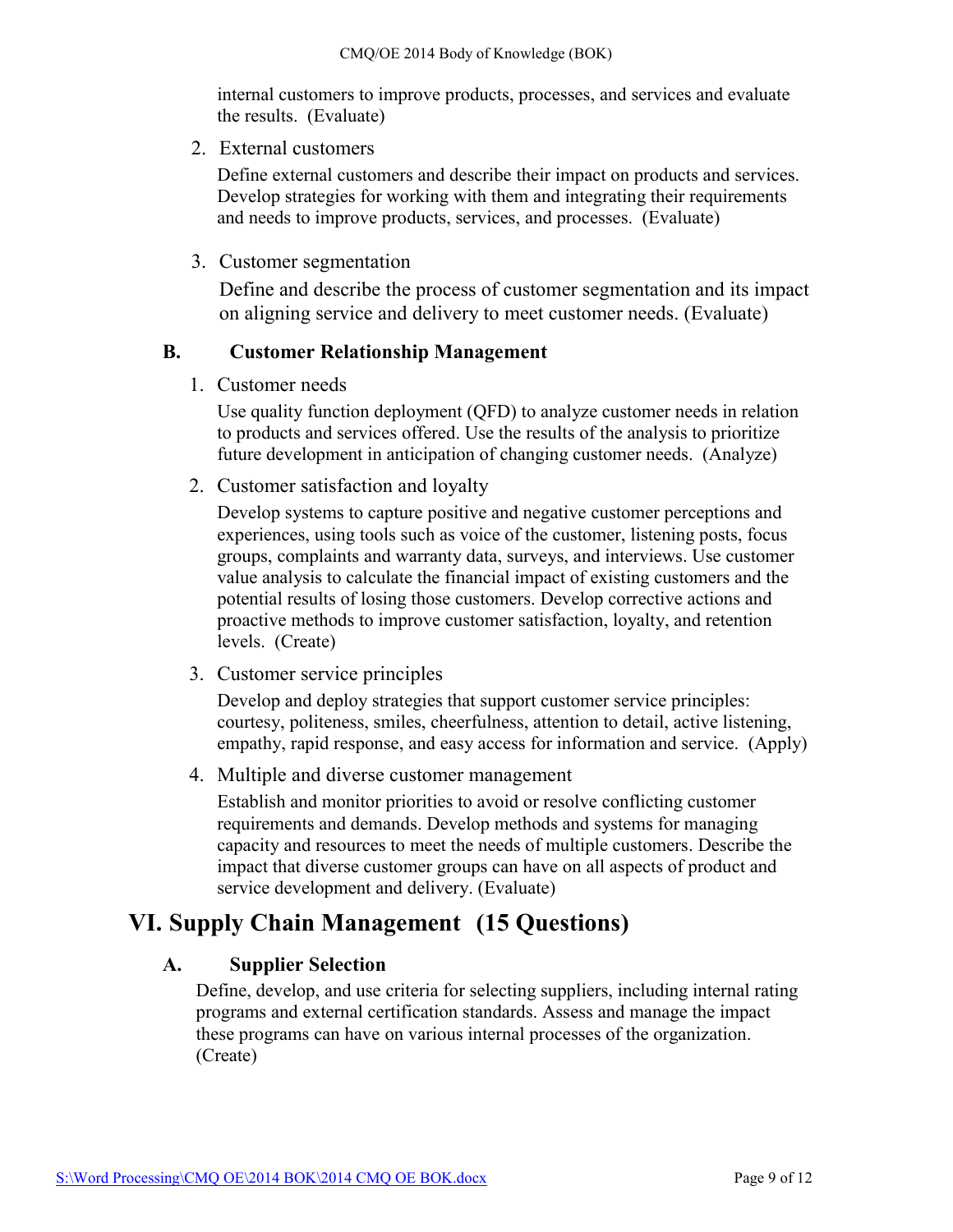### **B. Supplier Communications**

Develop and implement specific communication methods with suppliers, including regularly scheduled meetings and routine and emergency reporting procedures. Develop explicit expectations and confirm that the supplier is aware of critical product and delivery requirements. (Create)

### **C. Supplier Performance**

Define, develop, and monitor supplier performance in terms of quality, cost, delivery, and service levels, and establish associated metrics for defect rates, product reliability, functional performance, timeliness, responsiveness, and availability of technical support. (Create)

### **D. Supplier Improvement**

Define and conduct supplier audits, evaluate corrective and preventive action plans, provide feedback, and monitor process improvements. (Create)

### **E. Supplier Certification, Partnerships, and Alliances**

Define and implement supplier certification programs that include process reviews and performance evaluations. Identify strategies for developing customersupplier partnerships and alliances. (Create)

### **F. Supplier Logistics and Material Acceptance**

Describe the impact that purchased products and services can have on final product assembly or total service package, including ship-to-stock, and just-intime (JIT). Plan and conduct incoming material inspections. (Understand)

# **VII. Training and Development (15 Questions)**

### **A. Training Plans**

Develop and implement training plans that are aligned with the organization's strategic plan and general business needs, including leadership training and alignment of personal development plans. (Create)

### **B. Training Needs Analysis**

Use various tools and techniques such as surveys, performance reviews, regulatory guidances, and gap analysis to identify training needs. (Create)

### **C. Training Materials, Development, and Delivery**

Use various tools, resources, and methodologies to develop training materials and curriculum that address adult learning principles and the learning needs of an increasingly diverse workforce. Describe various methods of training delivery: classroom, workbooks, simulations, computer-delivered, on-the-job, and selfdirected. Use mentoring and coaching to support training outcomes. (Apply)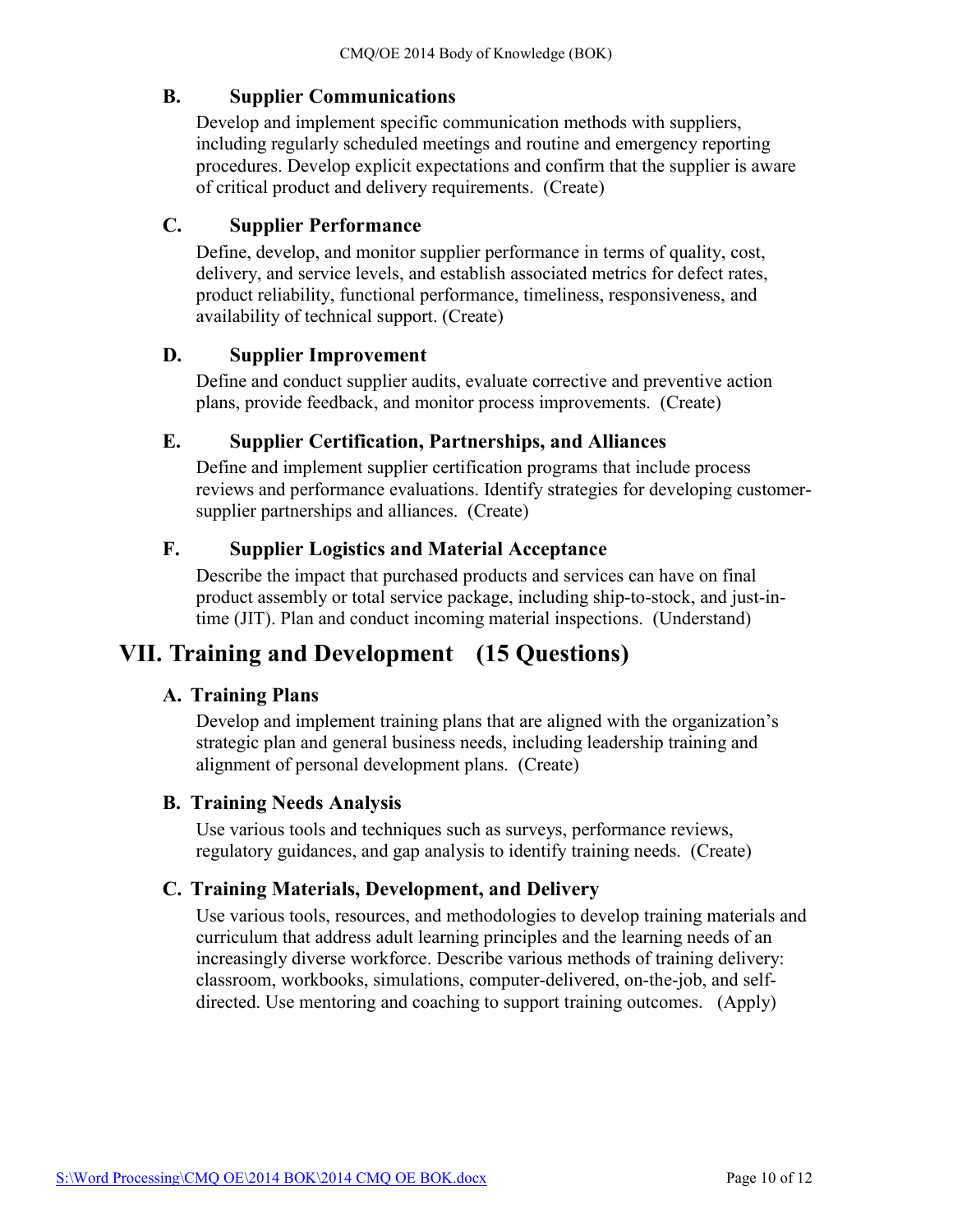#### **D. Training Effectiveness and Evaluation**

Assess training effectiveness and make improvements based on feedback from training sessions, end-of-course test results, on-the-job behavior or performance changes, and departmental or area performance improvements. (Create)

# Topics for the Constructed-Response (Essay) Portion of the Certified Manager of Quality/Organizational Excellence Exam

Candidates will be presented with three open-ended questions from which they can select the two that they prefer to answer. Candidates will have 45 minutes in which to write responses to the two chosen situations. *Prior to the start of the constructed-response portion of the exam, candidates will be given 5 minutes to review and select their situations.* Candidates may split their time spent on the problems as they like. Their responses will be graded on their knowledge of quality management as it relates to the content areas listed below and in the following skills and abilities: communication, critical-thinking, personnel management, general management.

#### CR-1. Leadership

Demonstrate knowledge of the quality manager's role in organizational leadership and as quality champion and customer advocate. Deploy change agent strategies in support of organization-wide continuous improvement efforts. Develop teams and participate on them in various roles.

#### CR-2. Strategy Development and Deployment

Develop and maintain organizational focus on the importance of quality and performance excellence. Create quality policies and procedures in support of the strategic plan, and integrate those policies and processes into the tactics developed to support the strategic plan.

#### CR-3. Management

Demonstrate management abilities in human resources, financial, risk, and knowledge management applications. Use effective communication methods in various situations to support continuous improvement efforts. Select and use appropriate tools and methodologies to plan, implement, and evaluate projects. Develop, deploy, and evaluate quality plans that can be used throughout the organization. Evaluate and recommend appropriate quality models or systems to implement in various situations.

#### CR-4. Customer Focus

Identify and segment customers using a variety of criteria and tools. Identify and prioritize product or service design and development on the basis of customer requirements and feedback. Solicit customer input proactively and combine with market analysis and other research to achieve organizational goals. Use customer expectations and feedback to manage continuous improvement projects.

#### CR-5. Supplier Management

Develop and deploy supplier management systems from selection process through partnership agreements, including mutually beneficial continuous improvement programs. Identify methods for assessing supplier performance at various levels of customer-supplier relationships.

#### CR-6. Training and Development

Demonstrate knowledge and ability in developing, implementing, and evaluating needs assessment, training delivery methods, and outcomes of training efforts.